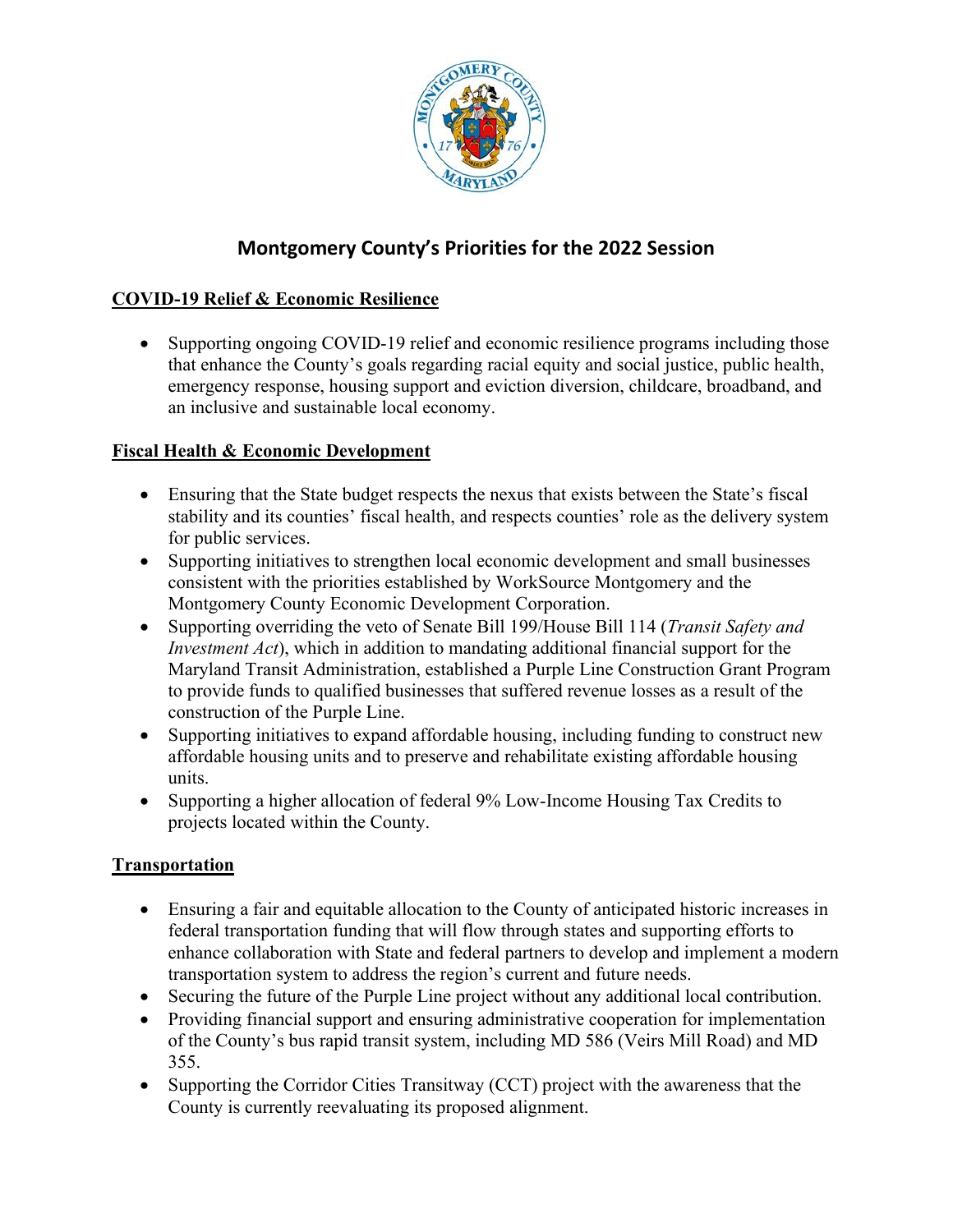- Reinforcing the Maryland Department of Transportation's commitment to pedestrian and bicycle safety, both through policy and investment.
- Reinforcing the Maryland Department of Transportation's support for local transit and highway user revenue distributions.

## **Education**

- Continuing to implement the Blueprint for Maryland's Future in a manner that:
	- (1) Maintains the State's commitment to early childhood education, high quality and diverse teachers and leaders, college and career pathways, more resources to ensure success for all students, and governance and accountability; and
	- (2) Ensures a fair and equitable allocation of funding to support students and families served by the County's school system, including funding that helps address racial and social inequities in learning exposed by the COVID-19 pandemic.
- Supporting continued implementation of the Built to Learn Act and reasonable modifications to State policies that are currently contributing to State financial participation rates in public school construction projects in Montgomery County and other counties that are well below the State's maximum public school construction cost share percentages.
- For Montgomery College, obtaining \$3.9 million in fiscal 2023 for construction of the Catherine and Isiah Leggett Math/Science Building and \$5 million in fiscal 2023 for the renovation of the Takoma Park/Silver Spring Resource Center.
- Supporting efforts to increase culturally and linguistically proficient mental health and social/emotional learning, staffing, and practices, including efforts to facilitate career pathways for school counselors, mental health professionals, teachers, and nurses and reduce unnecessary professional licensure barriers.

#### **Elections**

- Supporting efforts to increase State funding and support of elections, including requiring the State to provide at a minimum 50% or more of the cost of voting equipment and related systems as originally envisioned in 2001 when the State created the Uniform Statewide Voting System and ensuring that appropriate local input is obtained before the State Board of Elections makes procurement decisions that obligate County funds.
- Supporting measures to protect the Constitutional right to vote and opposing efforts to reduce or impede that right.
- Supporting legislation to permit the earlier canvassing of absentee ballots to more effectively manage the volume of ballots.

#### **Environment**

• To help advance the County's chief climate goal of achieving zero greenhouse gas emissions by 2035, ensuring a fair and equitable allocation to the County of anticipated historic increases in federal infrastructure funding that will flow through states and supporting efforts to enhance collaboration with State and federal partners to address climate change. Opportunities include funds for clean energy, improved transportation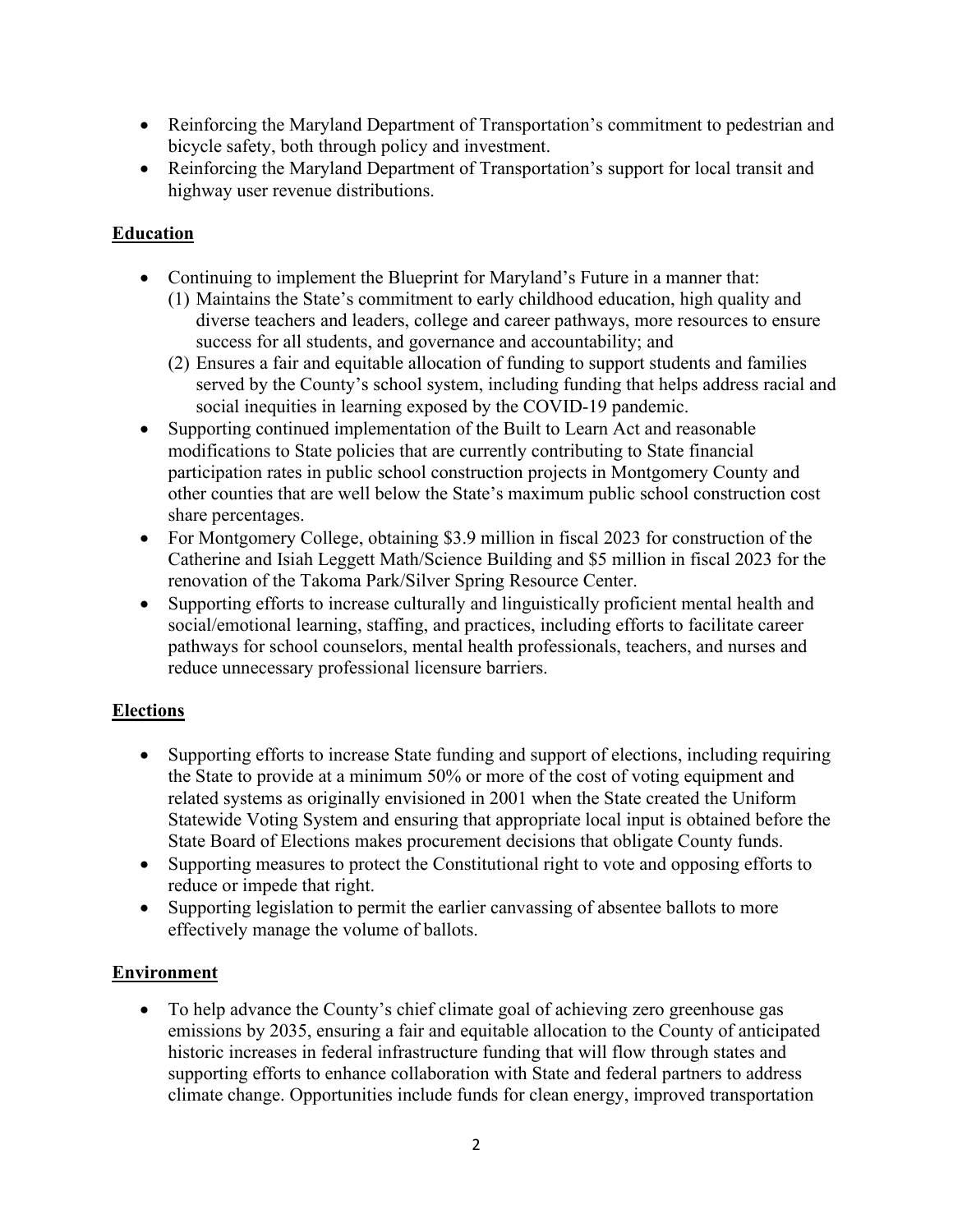options including support for electric vehicles, green bank funding to assist with leveraging private financing, and funds to address energy efficiency in existing buildings. Communities across the State, the country, and the world must do their part to curb the cataclysmic social, environmental, and economic impacts of climate change. Additionally, State level support is needed for improved recycling requirements, extended producer responsibility and accountability, and for support from electric utilities and distributors for transition to clean energy sources.

#### **Health and Human Services**

- Supporting all efforts to develop and implement a Statewide plan to address the shortage of inpatient beds needed for individuals with mental health care needs, particularly youth under age 18, who wait months to enter treatment or are not able to be served at all. The plan should increase the number of available beds and broaden the populations of youth able to be served by the program, accounting for the myriad reasons these beds are in short supply.
- Supporting efforts to increase the number of linguistically and culturally competent health care, behavioral health, and social service professionals serving our residents, including efforts to facilitate career pathways and reduce unnecessary professional licensure barriers.
- Supporting initiatives to mitigate eviction and to keep residents housed as part of COVID-19 economic recovery, including the reintroduction of House Bill 729/Senate Bill 530 (*Landlord and Tenant – Eviction Actions- Filing Surcharge and Prohibited Lease Provisions*) and House Bill 31 (*Courts – Surcharges and Payment to Special Funds – Prohibited Lease Provisions*) of 2021. These bills had the goal of protecting tenants from superfluous evictions filings by raising the surcharge filing fees for summary ejectment (failure to pay rent), tenant holding over, and breach of lease actions against a residential tenant. Maryland has among the lowest fees in the country for filing these actions; by raising the fees, landlords would not be incentivized to turn to the courts at the earliest opportunity to resolve these issues.

#### **Public Safety**

- Monitoring implementation of the Maryland Police Accountability Act of 2021 and supporting efforts to enhance this police reform package to address legal and operational challenges that rise to the surface as implementation continues to roll out at both the State and local levels.
- Supporting efforts to reimagine how public health agencies and other social service resources can best support public safety functions, including expanding efforts to integrate behavioral health supports with law enforcement efforts.
- Supporting legislation generally prohibiting juveniles from being charged as adults.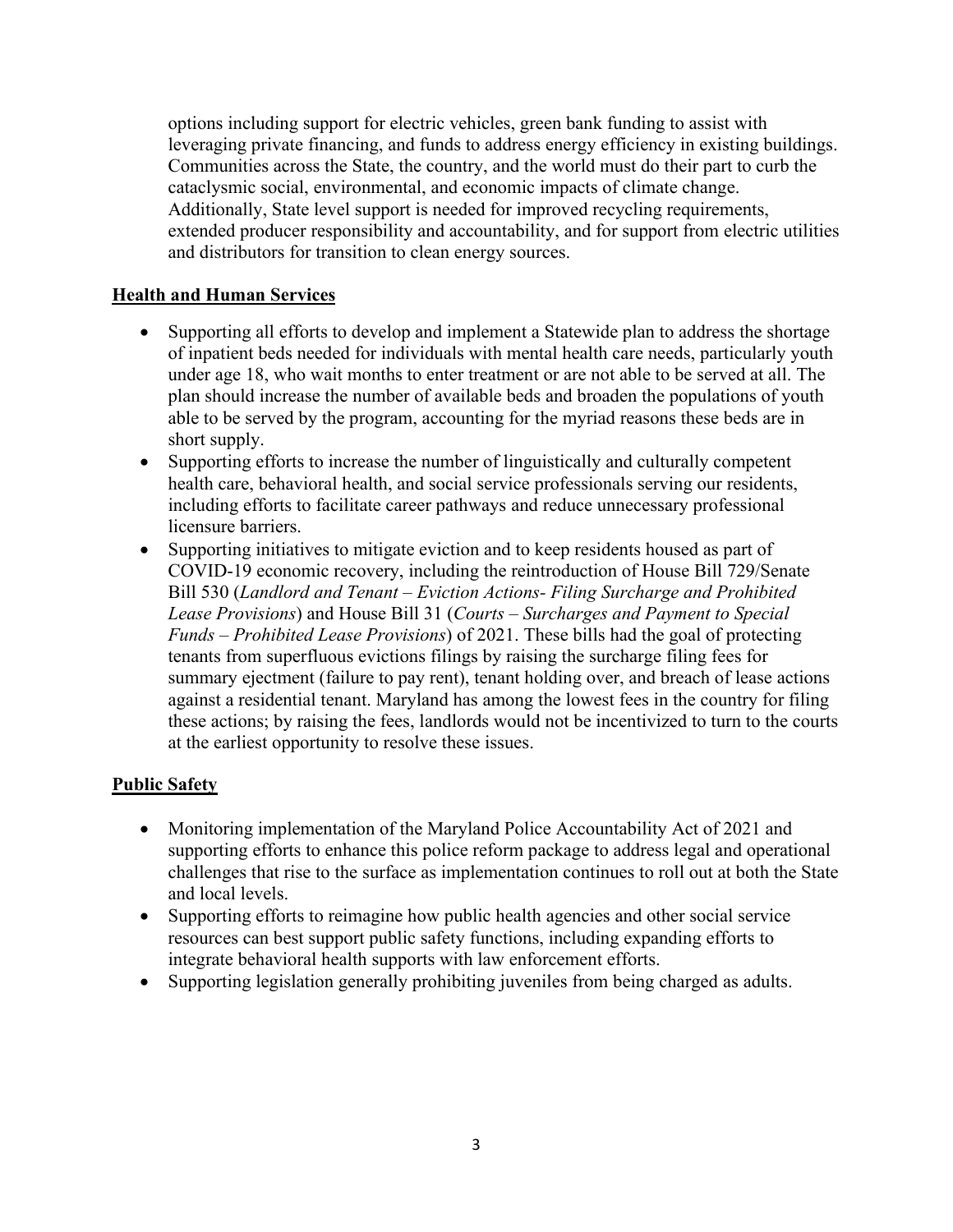### **Broadband Accessibility and Affordability**

- Supporting State initiatives, and enabling local initiatives, to expand broadband accessibility and affordability, with particular attention to programs and funding that ensure that urban areas are eligible to receive funding for broadband infrastructure as well as digital inclusion training and device programs.
- Working to assure that the National Association of Counties (NACo) Broadband Task Force findings, [NACo-BroadbandTaskforce-report.pdf \(July 2021\),](https://www.naco.org/sites/default/files/documents/NACo-Broadband-Taskforce-report.pdf) are translated into local action items sensitive to local conditions.

## **Cybersecurity**

• Supporting funding for cybersecurity programs that enhance the County's ability to address cybersecurity threats and opposing the imposition of overly burdensome administrative (e.g., reporting) requirements on local cybersecurity officials that divert resources from necessary cybersecurity efforts.

## **Local Authority**

- Retaining the County's broad Home Rule Authority to ensure that the County is not preempted from enacting or enforcing its own local laws (past examples include potential restrictions on local authority regarding control of public rights of way, siting of small cell facilities, licensing of electricians, siting of large-scale solar farms, carryout bag tax, and excise tax on electronic smoking devices).
- Expanding the County's authority and flexibility to enact local legislation when necessary to address County priorities that are not fully addressed at the State level, including increasing County flexibility to raise revenue and have local control for property tax classification.
- Supporting overriding the veto of Senate Bill 133/House Bill 319 (*Local Tax Relief for Working Families Act of 2021*) which authorized local governments to impose the county income tax on a bracket basis to allow for greater progressivity in county income tax systems.

#### **State Capital Projects**

• Please refer to the attachment, which reflects a listing of capital projects that should qualify now or in the future for State investment.

12/22/21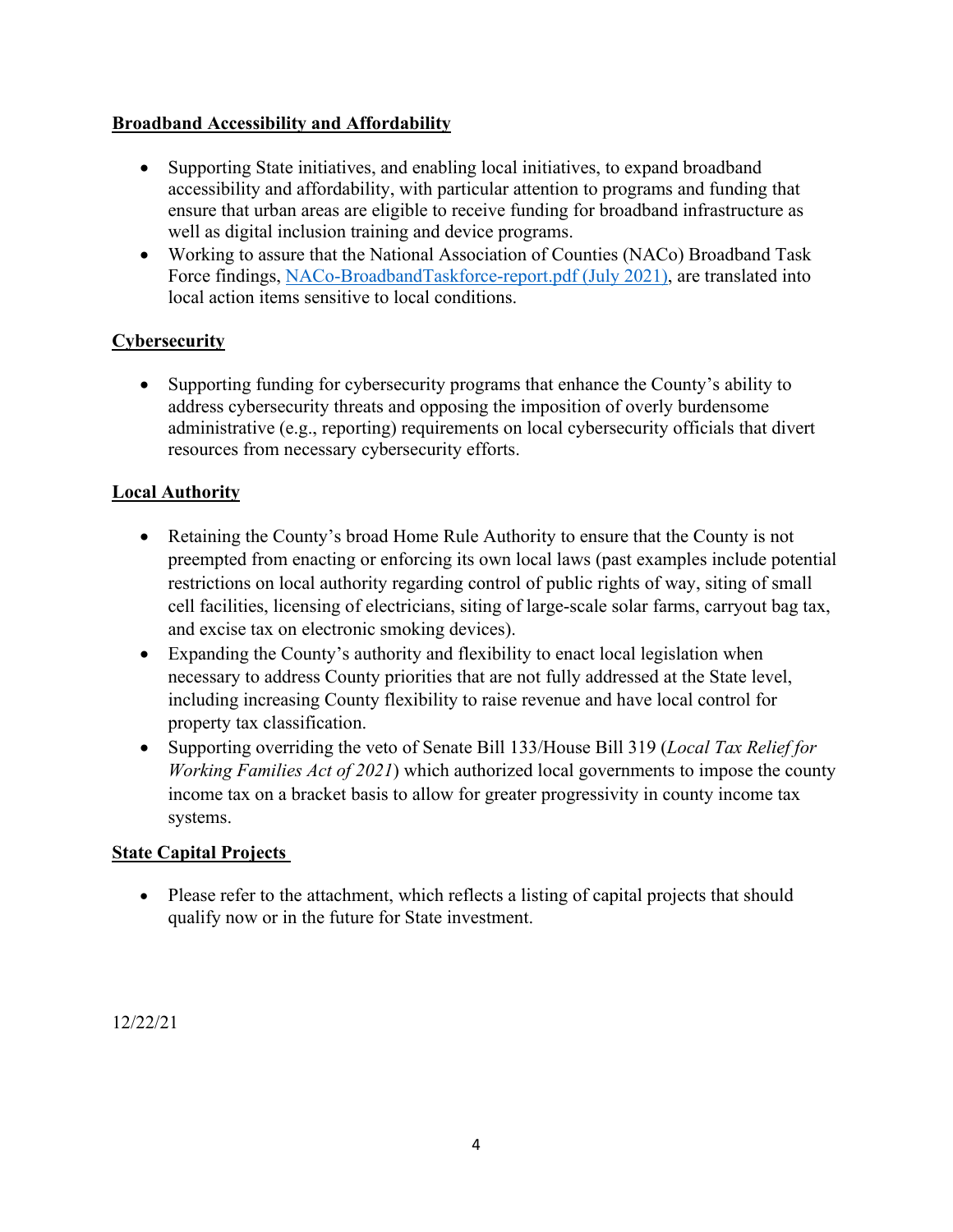

# **Montgomery County Capital Projects**

## **2022 Session Listing**

## **Major projects (descriptions of these projects follow):**

- 1. Restoration Center -- \$18 million
- 2. Bethesda Metro South Entrance -- \$20 million
- 3. Zero Emissions Bus Program \$18 million
- 4. Veirs Mill Road Flash Bus Rapid Transit \$20 million
- 5. Great Seneca Science Corridor Transit Vehicles \$13.5 million
- 6. Personal Living Quarters -- \$25 million (\$7 million available in federal HUD HOME funds)
- 7. Criminal Justice Center \$74 million
- 8. Public School Construction, Traditional and EGRC programs (does not include Built to Learn funds) – \$45 million

#### **Smaller denomination projects:**

- 1. Montgomery College build out of leased space for a  $4<sup>th</sup>$  location in East County with longer term goal of establishing a more comprehensive 4<sup>th</sup> campus
- 2. Maryland Statewide Mesonet (Statewide system for real-time community-level monitoring of weather conditions) - \$1.5 million
- 3. Olney Theatre \$1.5 million
- 4. Olney Theatre, Root Outdoor Theatre -- \$.5 million
- 5. Bowie Mills Bike Trail -- \$1.5 million
- 6. Parks various improvements throughout the County's parks system

## **Already in the queue for FY 23 State funding:**

- 1. Montgomery College, Silver Spring/Takoma Park campus, Leggett Math & Science Building -- \$3.9 million
- 2. Montgomery College, Silver Spring/Takoma Park campus, Resource Center -- \$5 million

**Restoration Center - \$18M**. The Restoration Center is a facility that will provide a continuum of care for those in crisis in an appropriate community-based setting. The Restoration Center will support the implementation of the Crisis Now model in Montgomery County and will provide alternatives to using hospital Emergency Departments or defaulting

to criminal justice options for people experiencing a behavioral health crisis. The Center will be operated by DHHS or a DHHS contractor. It will provide a variety of Behavioral Health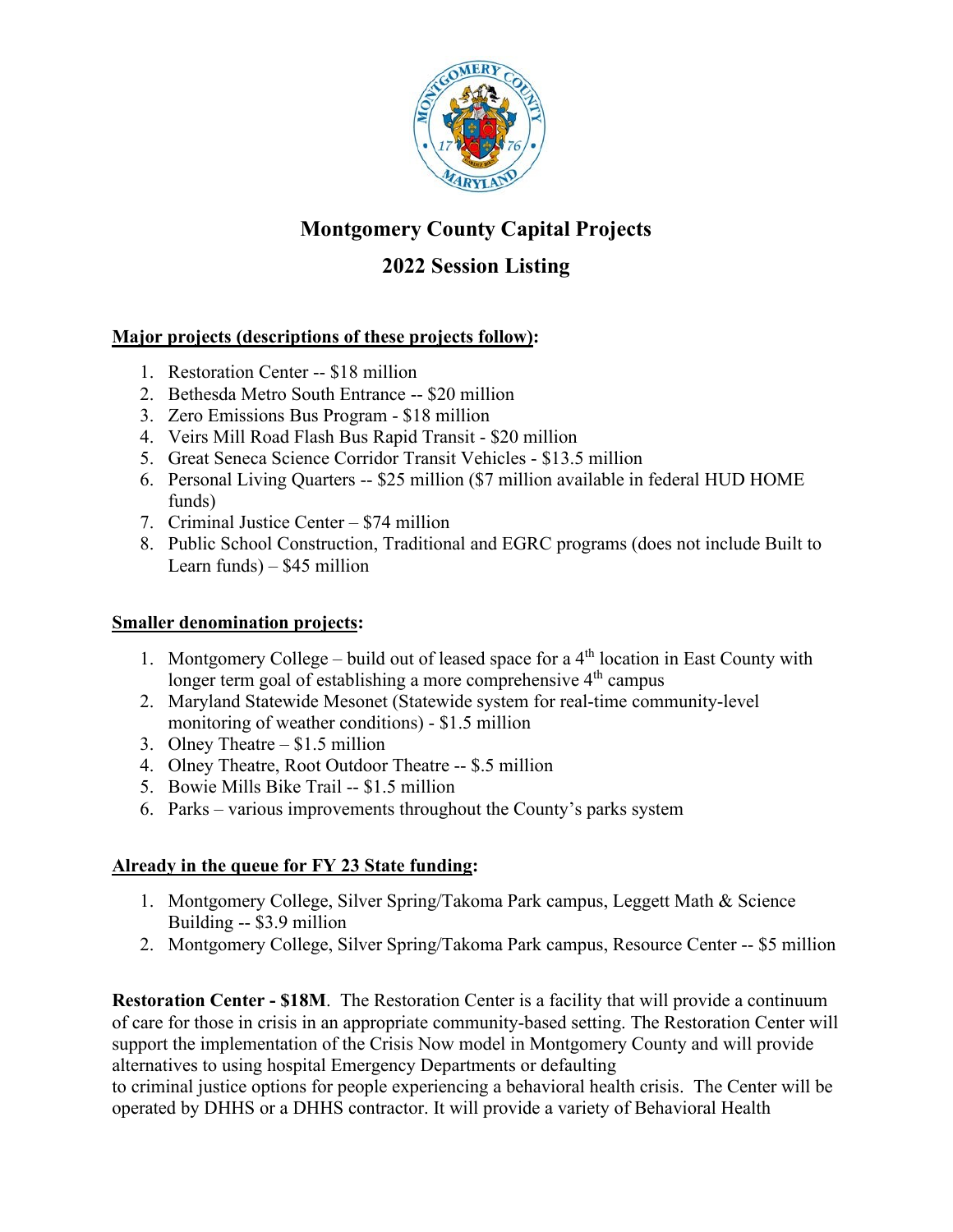Services, to include triage, crisis stabilization, and warm hand off referrals to appropriate services for those experiencing mental health, substance use disorder, and/or other types of behavioral health crisis. It will provide an option to Police, Fire and Rescue, and community members and reduce the use of emergency rooms, hospitals, and jail detention. The Restoration Center will be staffed by a multidisciplinary team to include nursing staff, licensed mental health and addiction professionals, peer specialists, and resource navigators. The Center will operate 24/7/365 and will operate under a 100% admission ("No Wrong Door") policy.

**Bethesda Metro South Entrance (BMSE) - \$20M.** As part of the Purple Line project, Montgomery County is funding the BMSE project, which provides for the design and construction of a new access from Elm Street west of Wisconsin Avenue to the southern end of the existing Bethesda Metrorail station. The BMSE project includes six elevators, emergency stairs and associated facilities located in the Elm Street right-of-way connecting the street level with the existing Bethesda Metrorail station, a horizontal underground connection to the existing Metro station and the new Purple Line light rail system, and a new mezzanine above the existing Metrorail station platform. The availability of funds would help in filling an unexpected funding gap of \$20 million to allow for the completion of the \$25 million mezzanine project element. This project is a great example of an investment in critical infrastructure that expands the multimodal transportation network, improves safety through a new station egress location, reduces congestion and associated carbon emissions, and increases access to better connect people and places. The BMSE is a key element needed to realize the benefits of the overall Purple Line project - to bring thousands of jobs to the region, attract new residents and businesses to Montgomery and Prince George's counties, and help meet the demand for high-quality, reliable east-west transit service inside the Capital Beltway.

**Zero Emissions Bus Program - \$18M.** Through its Climate Action Plan (CAP), Montgomery County has adopted goals to reduce the County's greenhouse gas emissions by 80% by 2027 and 100% by 2035. To meet these goals, one of the main strategies is to convert the County's Ride On 368-bus transit fleet to a zero-emissions vehicle fleet. The County is developing a phased plan to address its transit infrastructure, fleet, depots, and operational needs over the next fourteen years. The County recently launched its first four electric buses and is in the process of procuring its next ten; it is constructing an electric microgrid that will charge up to 70 electric buses; it is actively looking for grants; and, evaluating technology, fleet, infrastructure, and facilities alternatives for resilient growth. Fuel cell buses cost approximately \$1.3M each, and battery electric buses cost approximately \$900,000 each. Based on Ride On's service routes length, it is likely that a hybrid fleet comprised of both battery electric and hydrogen fuel cell buses will be required. The availability of funds would help in filling this cost gap; funds would be used to purchase zero emission buses as part of the County's plan to provide a clean, innovative transportation network of the utmost quality and build a more sustainable transit fleet to support the elimination of greenhouse emissions by 2035. The amount requested would fund either 14 fuel cell buses or 20 battery electric buses.

**Veirs Mill Road Flash Bus Rapid Transit (VMR Flash) - \$20M.** The \$44 million VMR Flash will be a 7-mile, limited-stop, branded bus service with twelve stations planned along Veirs Mill Road between the Wheaton Metrorail Station and Montgomery College Rockville. The project will transform mobility options by connecting riders to activity and employment centers. This